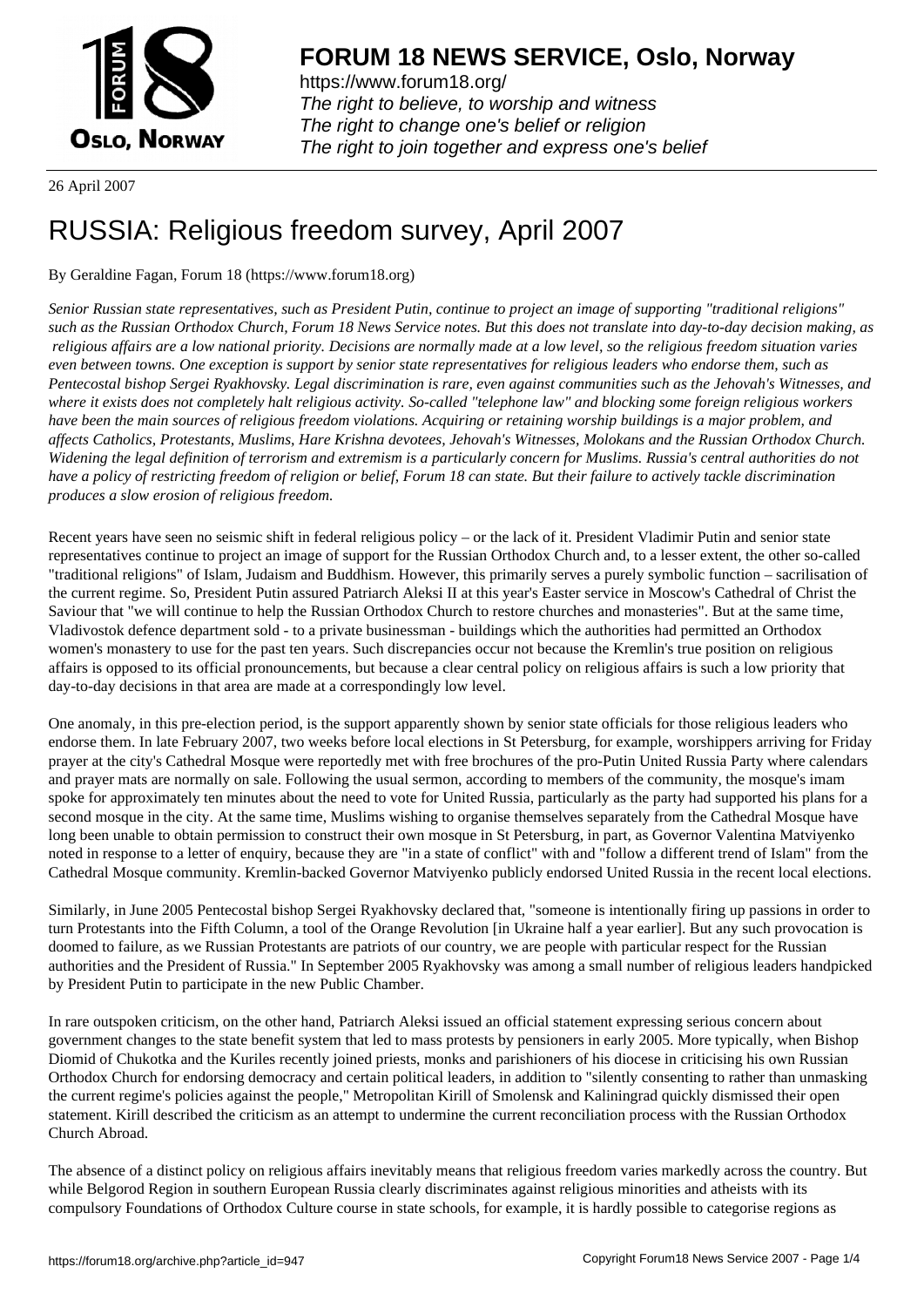depends greatly on personal relationships between particular religious communities and individual state officials.

Discrimination on legal grounds is rare. Despite fears of a clampdown with the adoption of the 1997 Religion Law, most religious communities wishing to obtain legal personality status under that law have done so and are broadly able to function. This includes those most detested by the Law's proponents – Jehovah's Witnesses, Hare Krishna devotees and indigenous new religious movements such as the Mother of God Centre and the Church of the Last Testament. Even the 2004 complete legal ban on the Moscow Jehovah's Witness community has not halted their activity entirely. What the ban resulted in was several rental restrictions and physical challenges to individual preachers. This year, 2007, the Jehovah's Witnesses reported cancellations or attempts to disrupt their annual Memorial of Christ's Death commemorations in eight locations across Russia - but all were outside Moscow and all these commemorations went ahead. Similarly, unregistered religious groups are in practice usually able to exercise key rights technically denied them by the 1997 Law, such as the right to distribute religious literature.

Ten years after its adoption, it can thus safely be said that the attempt, with the 1997 Law, to introduce highly discriminatory religious policy on the basis of the rule of law has largely failed. Other than changes entailed by the 2002 Extremism Law, all recent attempts to toughen the 1997 Law have stalled, even those proposed by the pro-Putin United Russia chairman of the Duma's Committee for Social and Religious Organisations. And while some regions, as in the 1990s, have again begun to adopt local laws restricting missionary activity – including by Russian citizens from other regions - religious minorities report that they are not being implemented.

Similarly, although the practice does not feature in the 1997 Law, federal state bodies such as the military and the health service have concluded dozens of formal co-operation agreements with the Russian Orthodox Church, but these tend to be non-specific and are not usually cited as the legal authority for discrimination against religious minorities. Over the past two years alone, regional state bodies – mostly law-enforcement and anti-drug abuse agencies – have reportedly concluded some 25 similar agreements with Russian Orthodox dioceses and, less commonly, local Muslim spiritual directorates. Yet these too are couched in vague terms such as co-operation "to strengthen public morality".

Instead, the origin of religious freedom violations is for the most part covert and elusive. In this respect they resemble those prior to the 1997 Law. Officials commonly continue the Soviet practice of "telephone law". For example, a state official would telephone the director of a state institution, such as a theatre or college, and pressure him or her into cancelling a lease of that institution's facilities to a religious minority community. Jehovah's Witness congresses were disrupted in this way in Arkhangelsk and Yekaterinburg in 2005, as was, most recently, a traditional music event organised by local evangelical Protestants in Sakha (Yakutia). For approximately two years, Protestant representatives have been telling Forum 18 that they are increasingly barred from rented worship premises, the majority of which are still state-controlled.

Another method of restricting religious activity is by blocking foreign religious workers invited by local religious communities, usually through visa denials or abrupt visa cancellations. It usually remains unclear who has initiated such moves. Over 50 such cases have been documented since the late 1990s. Latterly, however, a Lutheran bishop, a Catholic priest and a Jewish rabbi have all managed to overturn such actions. The Catholic Church – which is at particular risk as most of its clergy in Russia are foreign citizens – also reports that obtaining visas has generally become easier. On the other hand, a Moscow court in December 2006 rejected a complaint by a Kiev-based Nigerian pastor denied entry to Russia earlier that year despite holding a valid multi-entry visa. As in the other rare cases when the authorities have provided a reason for barring a foreign religious worker, Sunday Adelaja's deportation was said to be "in the interests of state security".

A major problem for all confessions, in varying degrees, is acquiring or retaining property for worship. This takes place against a background of a general lack of respect for property rights. Catholics in the Black Sea resort of Adler, for example, have had to defend their rights to prime land purchased for a new chapel against ten different claimants, each claiming to have been promised the same plot. In other cases, officials thwart the procedure for obtaining permission to build a place of worship on what appear to be contrived grounds that local public opinion is against the religious community involved. This happened to Moscow's Emmanuel Pentecostal Church. In such cases, the local state press may encourage hostile public opinion against a particular group, as a "dangerous cult". Emmanuel's second building in the Russian capital – which the local authorities refused to allow to be reconstructed as a church – was mysteriously gutted by fire in March 2007.

Local officials may simply refuse permission to build, or to return historical property, either for petty reasons or for no obvious reason at all. As in the cases of the Catholic parish in Barnaul (Altai Region) and the Muslim community in Sochi (Krasnodar Region), such foot-dragging may continue for well over a decade. In a few cases – such as that of the Evangelical Christian Missionary Union in Krasnodar and an Old Believer parish in Samara – religious communities succeed in securing their property rights. International concern – such as consternation in India at the stalling of plans to build a Hare Krishna temple in Moscow – can help religious communities; Krishna devotees were recently granted permission to build, albeit at a second, less accessible site. At the same time, similar construction difficulties encountered by indigenous groups such as the Molokans, an early Russian Christian group who closely resemble Protestants, remain unresolved.

Convoluted bureaucracy may also be used to keep religious organisations under constant, low-level pressure – typically by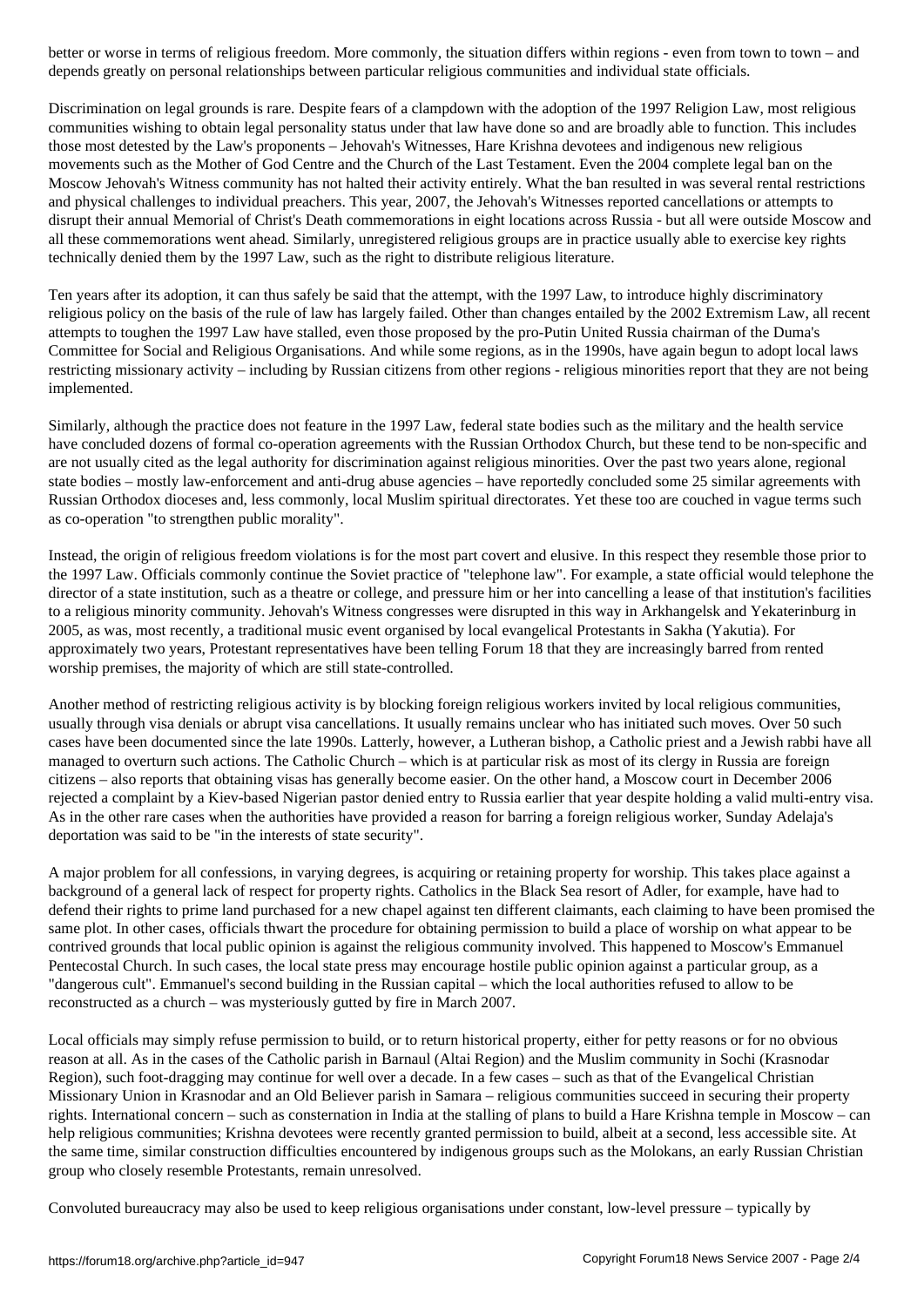. The local authorities may threaten to close worship buildings as a result, or even  $\mu$ - demolition. As in the case of Mosque No 34 in Astrakhan, however, officials are sensitive to possible scandal and usually stop short of taking such drastic measures. That a previous Astrakhan municipal administration had no qualms about the construction of the mosque highlights how arbitrary such decisions are. Latterly, as with the failed attempt to close one of its foremost children's homes due to alleged deficiencies, even the Russian Orthodox Church has begun to report this type of obstruction. Where such threats involve property, the new factor coming to the fore appears to be competition for land from influential proprietors who have no regard for Orthodoxy.

Particularly since the Justice Ministry's Federal Registration Service was allocated wider monitoring powers in 2004, religious communities complain of a marked increase in state scrutiny and bureaucracy. In Tuva, for example, the local authorities tried to dissolve a Pentecostal church in 2005 because it failed to notify them of a change of address and because a visit by its pastor to a neighbouring church was not covered by its registered charter activity. The Russian Orthodox Church recently achieved a notable concession for all religious organisations when financial accounting required by the Federal Registration Service under the 2006 so-called NGO Law was simplified. Several of the Church's leaders, however, still maintain that the procedure is burdensome and intrusive.

Widening of the legal definition of terrorism continues to concern Muslim communities. Under the March 2006 Terrorist Law, an extremist organisation is now automatically also deemed to be terrorist. Under July 2006 amendments to the 2002 Extremism Law, extremism is not only, among other things, "the planning, organisation, preparation for or execution of actions aimed at forcible change of the constitutional order", "the propaganda of exclusivity, superiority or inferiority of citizens on account of their attitude towards religion" and incitement to religious hatred. Extremism is also defined as "public slander in relation to a person performing a state duty of the Russian Federation during execution of the obligations of that duty or in connection with their execution, in conjunction with accusing the aforementioned person of committing acts stipulated in the present article [i.e. extremist acts] when the fact of slander has been determined in court."

It is not possible to state that local authorities always target innocent citizens when levelling extremism charges at practising Muslims. But it is clear from the materials used in the resulting court cases that their procedure is at least partially flawed. Charges of extremism against Mansur Shangareyev, for example, included "actively adhering to a radical trend of Islam, differing from traditional Islam by preaching the superiority of the given trend" and "began to make remarks to Muslim girls about their immodest dress without having any right to do so".

Anton (Abdullah) Stepanenko, an imam in Pyatigorsk (Stavropol Region) was recently given a suspended sentence partially for inciting religious hatred. But his lawyer maintains that he was not permitted to order a psychiatric assessment of a key witness with a long history of mental illness, or to cross-examine scholars responsible for an expert analysis which alleged that Islamic literature – with no proven link to Stepanenko personally – was extremist. Here again is a discrepancy between federal rhetoric and local practice. Whereas criminal investigators reportedly claimed that Stepanenko was in possession of "Wahhabi" literature (a term widely and loosely used in the former Soviet Union for Islamic extremism), President Putin has stated that "Wahhabism in itself does not pose any threat".

High-level officials are not usually directly involved in religious freedom violations, but they rarely do anything to address them – except when individual cases gain wide publicity. Thus, Udmurtia's Interior Minister maintained that local police responsible for a raid on a local Pentecostal church had been "disciplined" in response to a 2005 query from the Washington-based Commission on Security and Co-operation in Europe (the "Helsinki Commission"). Following a complaint by the Baptist Union's leadership, a regional government official admitted that procedural violations had taken place during the detention by plain-clothes police of Baptists distributing copies of the New Testament at a lawful mission event in Ivanovo in May 2006.

At the level of the European Court of Human Rights (ECtHR) in Strasbourg, the federal government also seems prepared to accept decisions made against it and to comply with rulings awarding compensation payments. For example, no appeal has been lodged within the allotted three months against a verdict in favour of a group of Jehovah's Witnesses in the Urals city of Chelyabinsk. The Moscow branch of the Salvation Army also recently confirmed to Forum 18 that it has received state compensation awarded by the European Court. The federal government appears reluctant to address the situation that led to the original violations, however, as there has still been no move to resolve the Moscow branch's legal situation.

Russia's federal authorities do not have a proactive policy of restricting freedom of religion or belief, and they continue to resist calls to introduce such a policy. But the federal authorities' failure to tackle general discriminatory practices produces a slow erosion of religious freedom. (END)

For a personal commentary by an Old Believer about continuing denial of equality to Russia's religious minorities see F18News http://www.forum18.org/Archive.php?article\_id=570

Full reports of the religious freedom situation in Russia can be found at http://www.forum18.org/Archive.php?query=&religion=all&country=10